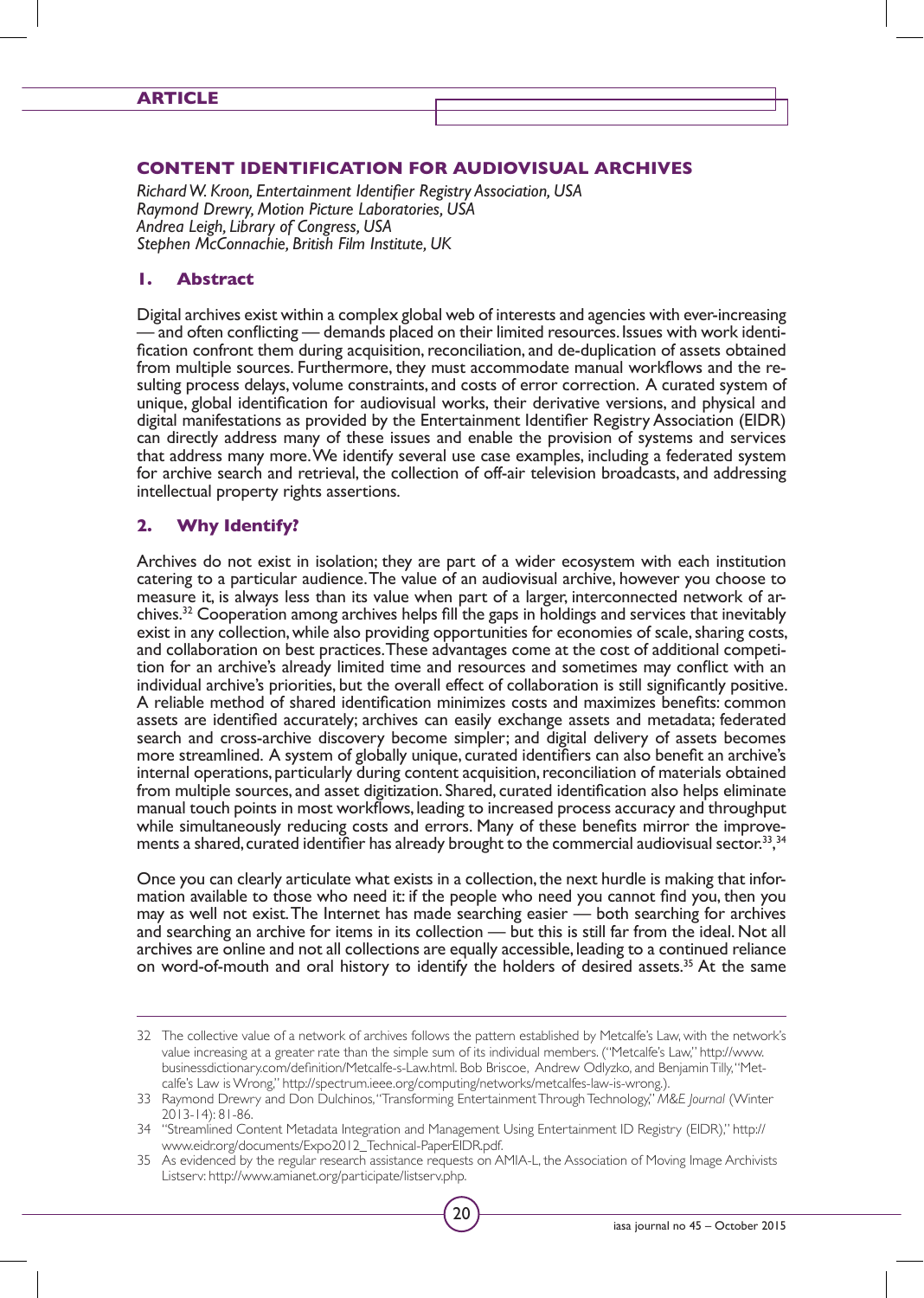time, digital media can allow simultaneous, geographically distributed access without degrading physical archival assets, but only for those archives that can afford to digitize their analog collections and also have the means to deliver them to their clients.

This is just a modern example of the problem of naming things. If there is no name for something, you cannot talk about it. If you are working with someone else, the two parties must have either a shared name or a way of translating each other's names. If neither of those is present, no exchange of information is possible. In that worst case, "Wovon man nicht sprechen kann, darüber muss man schweigen. (Whereof one cannot speak, thereof one must be silent.)"<sup>36</sup>

## **3. How to Identify**

A collection is only as good as its identification system: if you cannot find something, then you may as well not have it. Humans and machines search differently. People are very good at using imprecise search terms and finding the results that matter to them. Machines are more effective with precise searches. For example, principles for constructing preferred titles for motion pictures in libraries have largely been unapplied. In libraries, cataloging practice is predicated upon a reliance on transcription from a chief source of information, typically from information as it appears on the publication in hand. In moving image archives, description is reliant upon a preference for the work's origin and historical context. In other words, general library catalogs are built to support the discovery of specific publications and their various editions, whereas a catalog in a moving image archive is designed to differentiate among works and variants of works. This difference in interpretation is a significant reason why the principles for constructing preferred titles is inconsistent at best, as can be illustrated by the various versions of the motion picture Blade Runner (1982):<sup>37</sup>

- Blade runner (Computer file)<br>■ Blade runner (Motion picture)
- **Blade runner (Motion picture)**
- Blade runner (Motion picture : Director's cut)
- Blade runner (Motion picture : Final cut)

The main purpose for the addition of the qualifier "(Motion picture)" is to both collocate and differentiate among the various motion picture versions of *Blade Runner*, as well as to differentiate the motion picture from other forms of the work, in this instance the 1997 video game qualified as a computer file. This reliance on human-readable text strings is highly subjective and cannot be easily understood without a human being referencing the entire catalog record.

The preferred title text strings also do not correlate to how moving image works are commonly referenced in other contexts, particularly foreign language versions registered by local archives in other countries, such as Venezuela (El cazador implacable) or Russia (Бегущий по лезвию).38 Since libraries are not oriented towards researching the distribution history of a motion picture, the foreign language release title would be transcribed in a separate catalog record for the videorecording of the film, with the foreign language appended to the preferred title: Blade runner (Motion picture). Russian. This approach is useful for human-readable browse displays, but is not suitable for machine matching, as it requires that all databases conform to the same principles consistently.

<sup>36</sup> Ludwig Wittgenstein, *Tractatus Logico-Philosophicus* (NewYork: Harcour t, Brace & Company, Inc., 1922), Proposition 7.

<sup>37</sup> The preferred titles for *Blade Runner* can be located as part of the Library of Congress linked data service, available at http://id.loc.gov, or at Library of Congress Authorities, available at http://authorities.loc.gov. Instructions for the formulation of preferred titles are included as a Library of Congress-Program for Cooperative Cataloging Policy Statement as part of the toolkit for *Resource Description and Access* (RDA LC-PCC PS 6.27.1.9 Appendix 1), available at: http://access.rdatoolkit.org.

<sup>38</sup> "Blade Runner (1982) Release Info," http://www.imdb.com/title/tt0083658/releaseinfo?ref\_=tt\_dt\_dt#akas.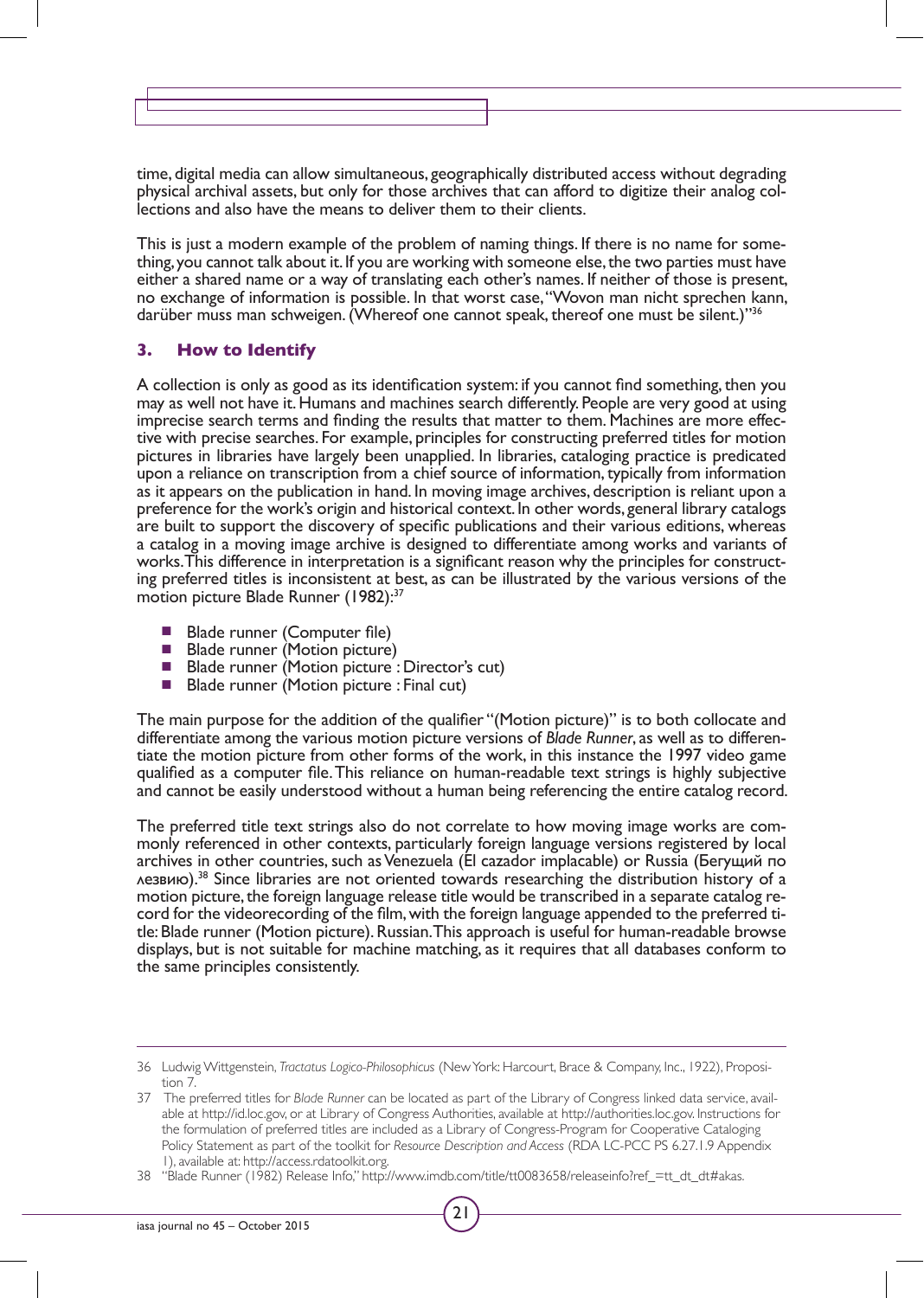Traditionally, when two parties have communicated about a work of common interest, they have identified the work by exchanging descriptive metadata along with any contract, query, asset, or transaction and then relied on manual labor to match everything together. Unfortunately, communicating parties do not always agree on what these descriptive data are or how they are structured — even titles may differ, especially when abbreviated to fit within arbitrary space limitations or when dealing with international releases of foreign works. Thus, record matching has been a long-standing challenge and remains an ongoing expense. This process can be improved significantly if the parties agree on a single identifier for each abstract work or individual asset. However, this is a point-to-point solution and the number of identifiers expands geometrically with the number of parties involved. Worse yet, since archive management and other workflow support systems are not particularly flexible, there is often no place to record these point-to-point identifiers in each party's support systems, so they reside off to the side, requiring manual effort to re-link them at every touch point.

We cannot solve all of these issues today, but we can begin with clear and unambiguous identification of audiovisual works, encompassing moving images and radio programs. There are several possible identification schemes, including:

- Content classification, such as used by the Library of Congress<sup>39</sup>
- Proprietary inventory indexing, such as used at the British Film Institute<sup>40</sup><br>■ Statistically-unique identifiers, such as UUIDs<sup>41</sup> and UMIDs<sup>42</sup>
- Statistically-unique identifiers, such as UUIDs<sup>41</sup> and UMIDs<sup>42</sup>
- Globally-unique, curated identifiers, such as the Content IDs provided by the Entertainment Identifier Registry Association (EIDR)<sup>43</sup>

Each type of identifier has its advantages, but also its limitations. Classification systems are widely used, but can be cumbersome to assign and are open to subjective interpretation. Indexing systems are only valid within their local domains, limiting both their coverage and their utility. Locally generated identifiers are easy to produce and statistically unique,<sup>44</sup> but they cannot be used to link related assets and do not come with a discovery mechanism that can resolve an ID to its descriptive metadata. For workflows and applications such as described above, the best overall solution is the use of a curated identifier, such as the EIDR Content ID.

EIDR IDs are globally unique; externally resolvable; applicable to works in the abstract (title records), versions of works (edits), and representations of works (encodings or manifestations); and are able to support multiple types of asset groupings and relationships and to store multiple alternate titles and alternate identifiers per asset.<sup>45</sup> This last feature starts to alleviate the point-to-point translation problem: EIDR acts as a bridge between multiple systems.

<sup>39</sup> "Library of Congress Classification," http://www.loc.gov/catdir/cpso/lcc.html.

<sup>40</sup> "Advanced search," http://collections-search.bfi.org.uk/web/search/advanced.

<sup>41</sup> "Information technology — Procedures for the operation of object identifier registration authorities: Generation of universally unique identifiers and their use in object identifiers," http://www.itu.int/rec/T-REC-X.667-201210-I/ en.

<sup>42</sup> Nadja Wallaskovits and Christian Liebl,"UMID — Unique Material Identifier," http://www.digitalpreservationeurope.eu/publications/briefs/UMID\_Unique%20Material%20Identifier.pdf

<sup>43</sup> "About EIDR," http://eidr.org/about-us.

<sup>44</sup> It is not possible to say for certain that they will always be unique, but it is very unlikely that they will duplicate. (P. Leach, M. Mealling, and R. Salz,"A Universally Unique IDentifier (UUID) URN Namespace," http://www.ietf.org/rfc/ rfc4122.txt.)

<sup>45</sup> "Overview," http://eidr.org/documents/2014-07-01-EIDR\_Overview.pdf.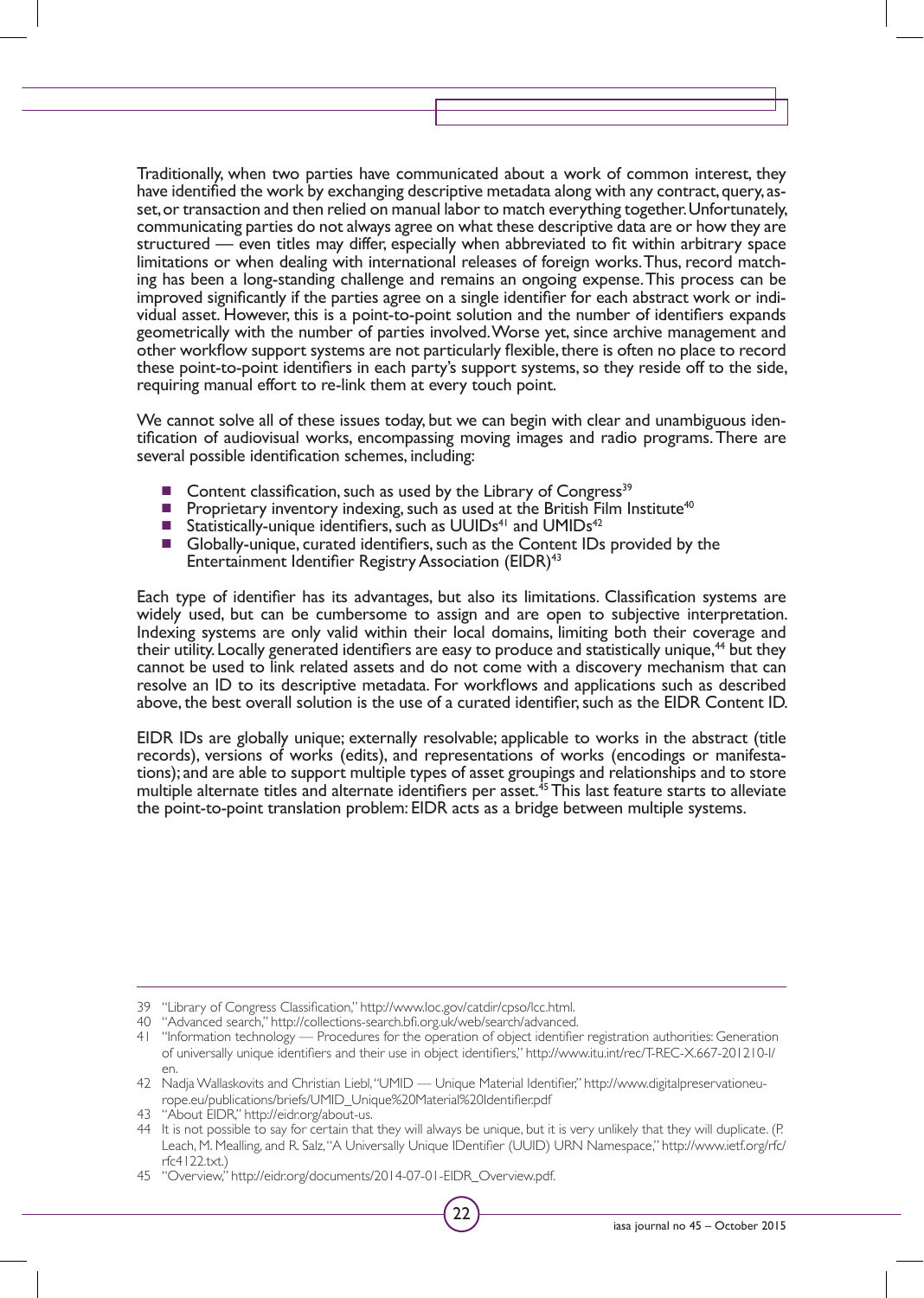

Figure 4. Bringing disparate elements together for an archive using a shared EIDR ID.

The ID itself is an ISO-standard DOI (Digital Object Identifier),<sup>46</sup> which, despite its name, can be applied to physical or digital assets. $4<sup>7</sup>$ 



#### Figure 1. The structure of an EIDR Content ID.

EIDR IDs are opaque, "dumb" numbers randomly assigned from a pool of 1.2 septillion possible values.<sup>48</sup> They cannot be parsed to provide descriptive information as with a classification scheme. Instead, they are publicly resolvable, so if you have an EIDR ID, you can look up its descriptive metadata without restriction or charge. You can also do the reverse, where you use the descriptive metadata to look up the ID. Alternatively, if you have one of the many alternate IDs recorded in EIDR records, such as an ID provided by a data aggregator, another archive, or a production company, you can use that ID to retrieve the associated EIDR ID or pivot on the EIDR ID and retrieve one of the other alternate identifiers, depending on your particular need.49 EIDR IDs are also durable: once issued, they are never deleted, so they can always be resolved to the associated content record.50

<sup>46</sup> "Key Facts on Digital Object Identifier System ," http://www.doi.org/factsheets/DOIKeyFacts.html.

<sup>47</sup> A Digital Object Identifier is a digital identifier of objects, not an identifier of digital objects. This is akin to the confusion surrounding the one-eyed, one-horned, flying, purple people eater, which is, in fact, an eater of purple people not, as so many incorrectly assume, a purple eater of people. (Sheb Wooley, "The Purple People Eater" (NewYork: MGM, 1958).)

 $48 \text{ i}6^{20} = 1,208,925,819,614,630,000,000,000.$ 

<sup>49</sup> "EIDR System version 2.0 Registry User's Guide," http://eidr.org/documents/EIDR\_2.0\_Registry\_User\_Guide.pdf.

<sup>50</sup> If an EIDR Content record is deleted, the EIDR ID is aliased so that it resolves to the EIDR Tombstone record. The International DOI Foundation guarantees the persistence and resolvability of all issued DOIs.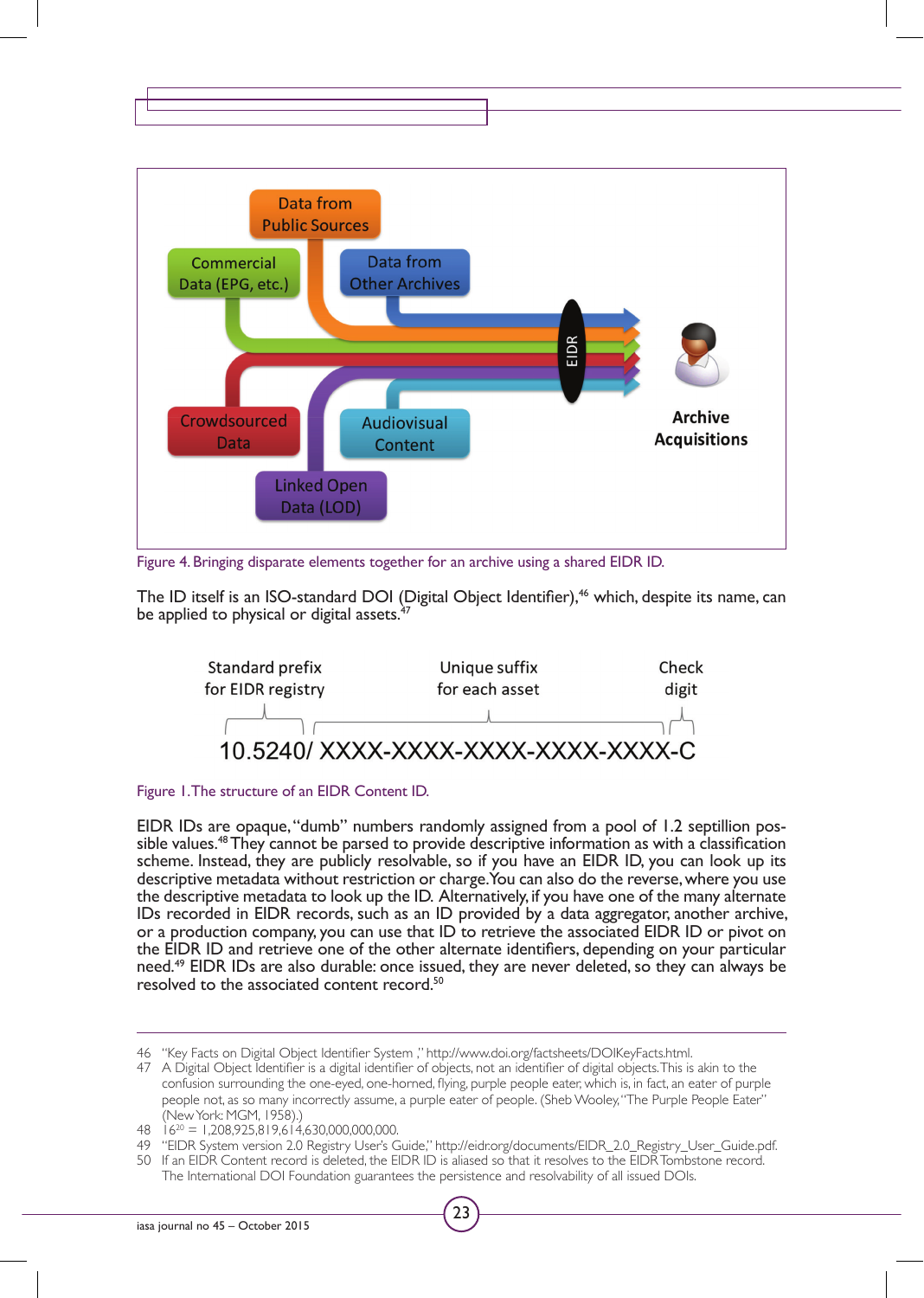The hierarchical EIDR record examples are based on a theatrical motion picture and a television series, but the same hierarchical registration structure can be applied to audio-only works, such as radio programs,<sup>51</sup> making EIDR Content IDs equally applicable to the management of both moving images and radio programs.



Figure 2: Sample EIDR registration tree for stand-alone works.<sup>52</sup>

51 Music recordings are best identified with an ISRC (International Standard Recording Code, www.usisrc.org). Music videos can be identified with either or both an ISRC or EIDR ID.

<sup>52</sup> Commercials and other advertising ephemera are best identified with an Ad-ID (www.ad-id.org). Trailers (as shown in the diagram) and other items that promote audiovisual works can be identified with either or both an Ad-ID or EIDR ID.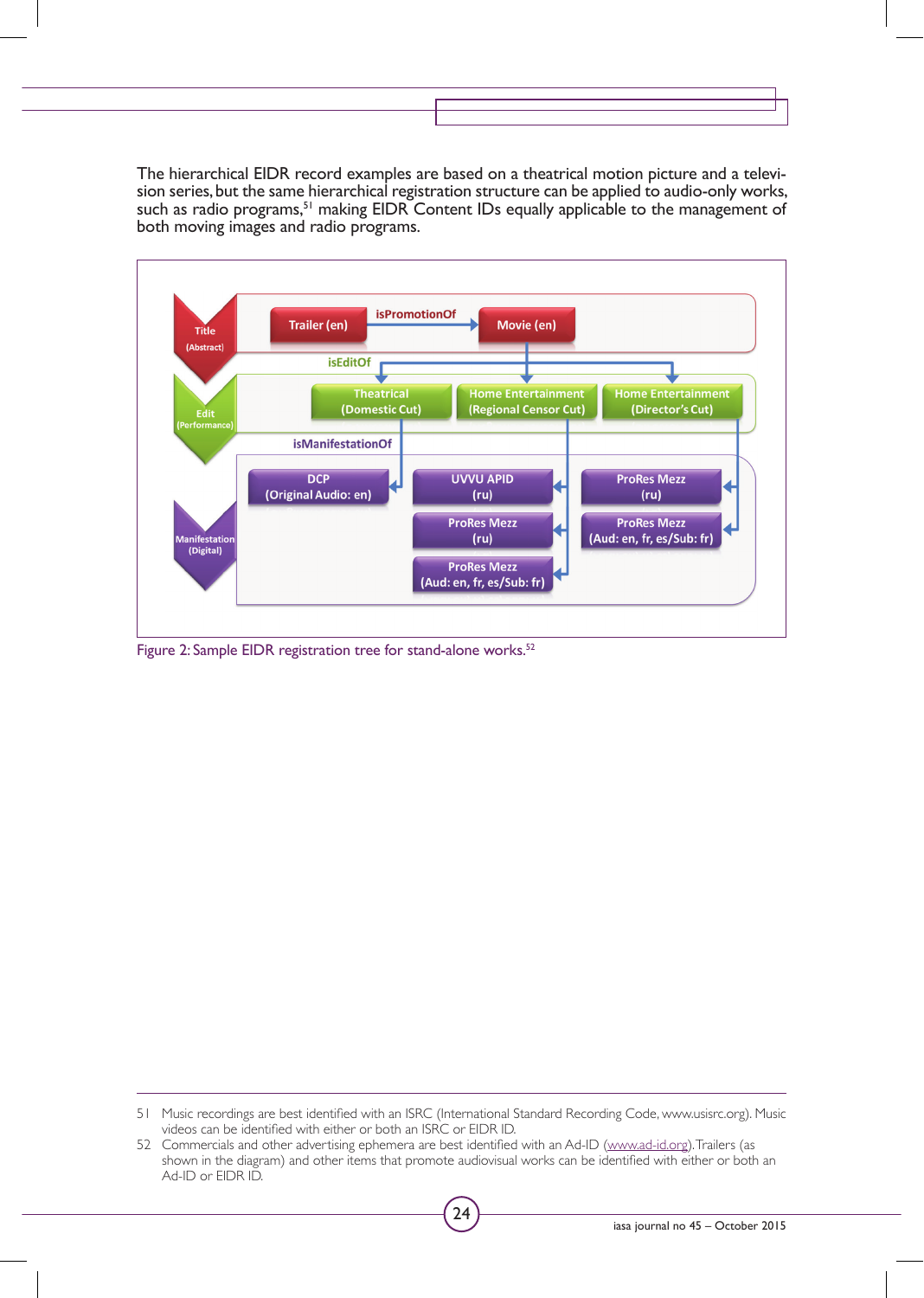

Figure 3. Sample EIDR registration tree for episodic works.

In addition to the hierarchical structure associated with most Content ID records, EIDR also supports a number of different non-hierarchical relationships, such as the isPromotionOf relationship that can link a trailer to the work it promotes. EIDR also supports different grouping relationships, such as isCompilationOf that can be used to identify collections of works ranging from the oeuvre of an auteur director to the contents of a Blu-ray disc. If a particular item or relationship is not already in the EIDR Registry, any EIDR member<sup>53</sup> can create it.<sup>54</sup>

The EIDR Registry strictly controls modification access to existing records, but freely allows Members to create new root records or children of existing records. That way, if an archive ever needs an EIDR ID for a particular application, it is always readily available. Furthermore, this model allows trusted sources, such as producers, metadata providers, and archives to improve the EIDR metadata — adding a missing director, adding a new alternate ID, correcting a foreign-language title, refining a release date, and so on. This can be thought of as a controlled version of crowdsourcing, combining the benefits of group input with a healthy dose of quality control.

The EIDR Registry contains metadata and APIs that allow traversal of the hierarchy and discovery of related items through relationships. This model works well with both traditional applications and the evolving world of li

Archives will continue to use their own identification system for strictly internal operations, but can gain significant advantage by using EIDR IDs for their interactions with the outside world, and with each other.



<sup>53</sup> EIDR Members span the media and entertainment ecosystem including producers, distributors, broadcasters, archives, and data aggregators in the Americas, Europe, and Asia. ("Members," http://eidr.org/membership/)

<sup>54</sup> EIDR, "Registry User's Guide."

<sup>55</sup> "Semantic Web," http://www.w3.org/standards/semanticweb.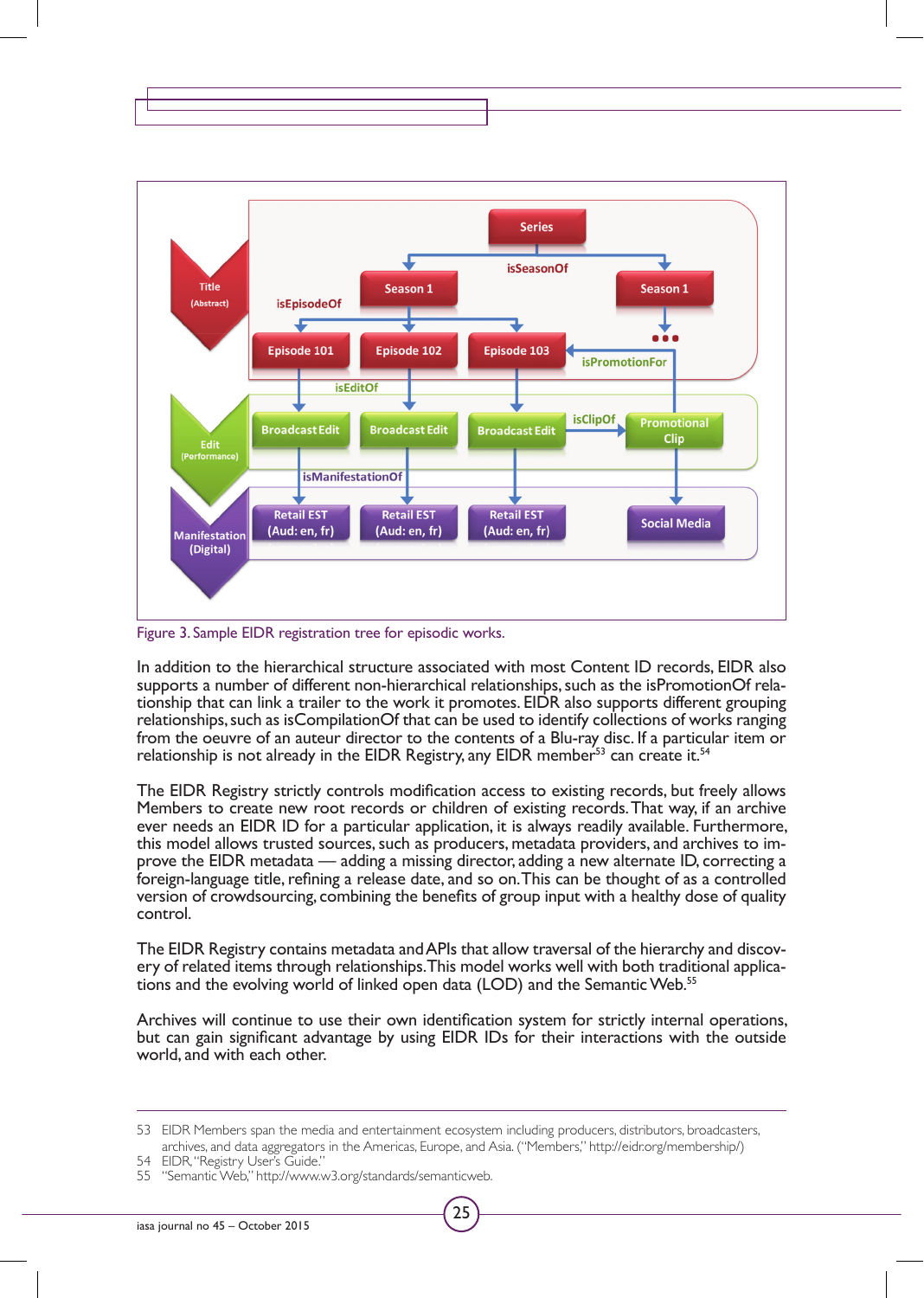# **4. EIDR-Enabled Applications for Archives**

To appreciate how the broad adoption of EIDR Content IDs can benefit archives, we present a number of scenarios that illustrate how EIDR IDs can be used to enable or improve workflows.

## **4.1 Federated Search and Discovery**

A unified mechanism for search and discovery across archives allows individual archives to act as nodes in a larger archive network, providing transparent client access to the aggregate catalog.

If archives were to integrate curated content IDs into their technical infrastructure, they could more easily provide their clients with the ability to discover, curate, transfer, loan, and provide access to digital content. Such a system could also be extended to search and discovery for physical assets, though transfers and loans would still be more difficult to implement.

Since internal identifiers are rarely shared among archives, a common identification practice in current use within library catalogs is the concept of preferred titles or uniform titles to identify works and their various versions and manifestations. This facilitates manual catalog matching, but is not particularly useful in automation.

Returning to Blade Runner,<sup>56</sup> using EIDR Content IDs instead of title strings, the various incarnations of the film are unambiguously identified as:<sup>57</sup>

- Root Record □ 10.5240/EA73-79D7-1B2B-B378-3A73-M — the abstract title (for a general search)<sup>58</sup>
- Child Edit Records
	- □ 10.5240/6E98-7A29-CD01-DFA3-4218-H the original 1982 theatrical release
	- □ 10.5240/7290-C8AD-12BA-4F93-3B07-7 the 1992 director's cut
	- 10.5240/E591-87E8-122F-F5F5-FEF8-3 the 2007 "final" cut

It would then be a trivial matter to check which archives held copies of the various versions of *Blade Runner* by querying against the desired EIDR ID. EIDR manifestation IDs (child records of a particular edit) could then be used to distinguish a 35mm film print from standard definition video and high definition video, allowing researchers to query and compare not only the versions of titles held at different archives, but also to identify which archive has the work in the optimal format for each particular use.

An archive wishing to find more information about a work, for example for a special screening or to further its own research goals, is able to use EIDR alternate IDs to communicate with the issuing archive (or other sources) even if those sources do not expose EIDR in their public search systems. That way, merely registering a work with EIDR and providing a local identifier increases the possibilities for collaboration even if a fully federated search is not possible.

## **4.2 Acquisition of Off-Air Recordings**

Most national, local, and commercial television and radio archives record off-air television and radio recordings and add them to their holdings as digital assets. This represents a high volume of content, both in terms of total hours of programming and in individual catalog items, so

<sup>56</sup> As the Director did so often.

<sup>57</sup> EIDR Content IDs also can be assigned to non-linear works, such as video games, if required.

<sup>58</sup> All EIDR Content IDs can be resolved on-line via the EIDR registry and the DOI proxy. In this case, the links would be https://ui.eidr.org/view/content?id=10.5240/EA73-79D7-1B2B-B378-3A73-M and http://doi. org/10.5240/EA73-79D7-1B2B-B378-3A73-M, respectively.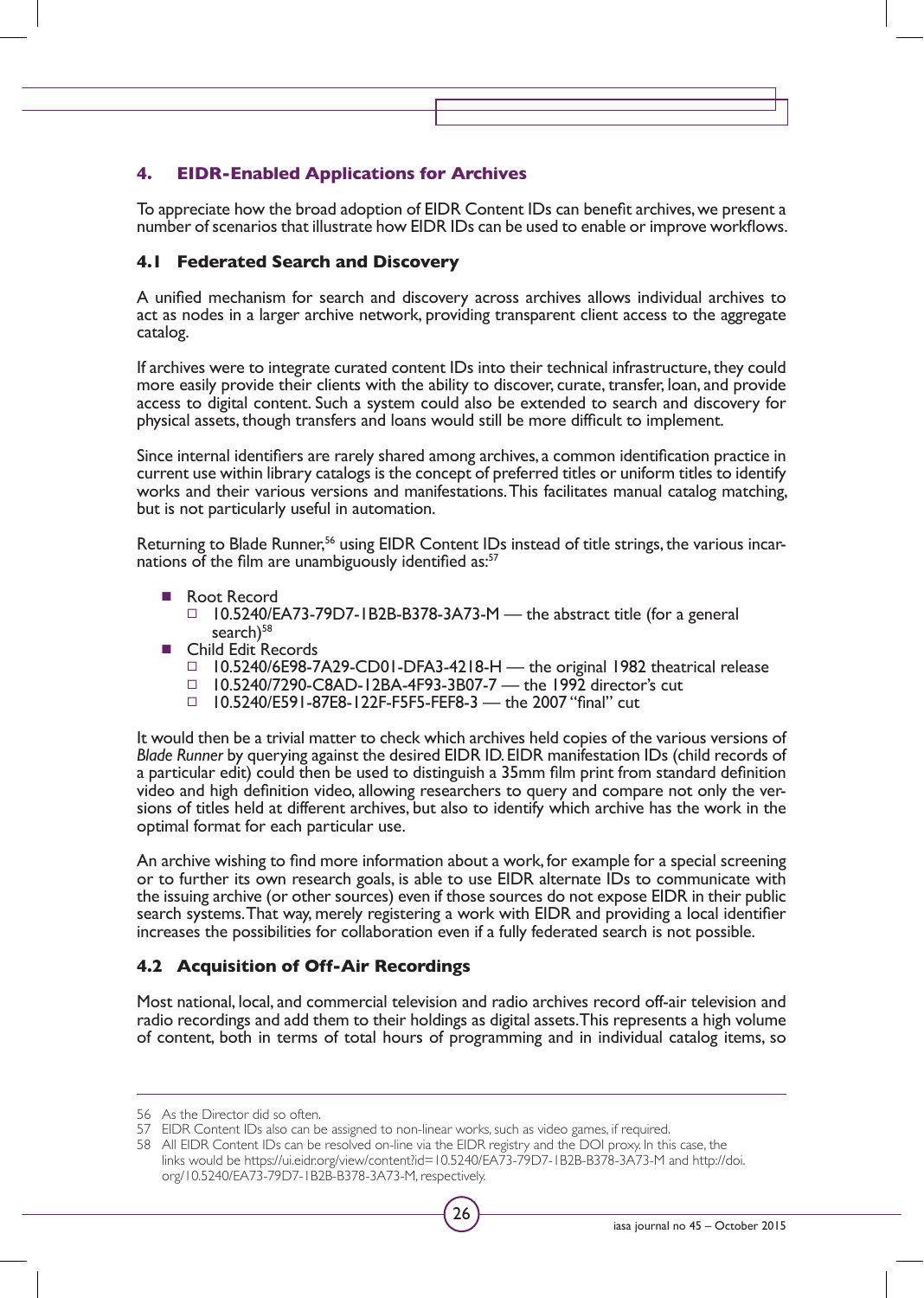every economy of scale must be applied to make this acquisition activity practical. Archives can collect these materials in digital form using automatable, scalable, and mature off-air capture platforms, such as Cambridge Imaging Systems' Orbital,<sup>59</sup> but the captured descriptive metadata tends to be both low density and low quality. This then requires a separate acquisition step to obtain complete descriptive metadata and a matching process to link this to the recordings. There may actually be multiple matching exercises per program if the metadata are obtained from multiple sources.

Using EIDR Content IDs for program identification, and then embedding those IDs in the broadcast stream, EPG data, certified broadcast logs, and descriptive metadata available from the broadcasters themselves and third party data aggregators, would allow the archives to collate these disparate sources in an automated workflow to produce a rich content record for down-stream catalog activities, including client search and discovery. This would also allow sharing among archives, so if one possesses an improved metadata set, others can take advantage of it without having to absorb the full cost and time delay to collect and curate the data on their own.

This process would also add value to the recordings themselves, making them more available to the original broadcaster or other licensees for reuse and resale across the broadcast sector. Archives could also make use of EIDR IDs to describe and identify any derivative versions of the broadcast programs they may produce in-house, such as an edit where they have pulled the blacks (removed the commercial breaks) or a package of contiguous clips where they have divided a longer program into more easily digestible chunks. Finally, multilingual programs presented in multiple markets and identified by a suitable EIDR edit or manifestation ID could be automatically linked together via their common abstract title ID by traversing the EIDR hierarchy from the child ID to the parent ID.

## **4.3 Bulk Digitization**

Many archives are moving to digital encodings of their holdings. This offers many advantages, including avoiding wear on physical assets and the ability to deliver content to more people in more places and more ways than ever possible with physical assets and analog media. Before these advantages can be realized, the assets must be digitized. This poses its own challenges when an archive is digitizing its own holdings, but there is an extra layer of manual effort and opportunity for error when third parties are involved.

For example, for the British Film Institute's Unlocking Film Heritage project, the BFI is digitizing 5,000 films from its own collection and acquiring digital versions for an additional 5,000 films from partner archives and commercial rights holders across the UK. For the acquired assets, the supplying partner must find the title in the BFI catalog, correctly associate it with the asset they are digitizing, and deliver the final digital copy along with any metadata enhancements to the BFI for ingest into the BFI's digital catalog. This involves multiple manual touch points, each of which adds to the partner's cost and increases the systemic chance for error. Taking an actual case, there are six moving image adaptations of the play *Hindle Wakes* in the BFI catalog, each with essentially the same description, since they are all based on the same underlying material. During the selection workflow, one of the versions was matched to the wrong BFI catalog entry for both the digital asset and the incoming descriptive metadata, requiring signifi- cant time to correct the error. Because of the potential for this sort of mismatch, the BFI must perform manual quality checks on each incoming asset to make sure it has been identified and ingested correctly, increasing the BFI's internal costs for every asset acquired in addition to the cost of correcting any errors that are uncovered.

<sup>59</sup> "Orbital EnterpriseVideo Recording," http://www.cambridgeimaging.com/orbital\_enterprise\_video\_recording.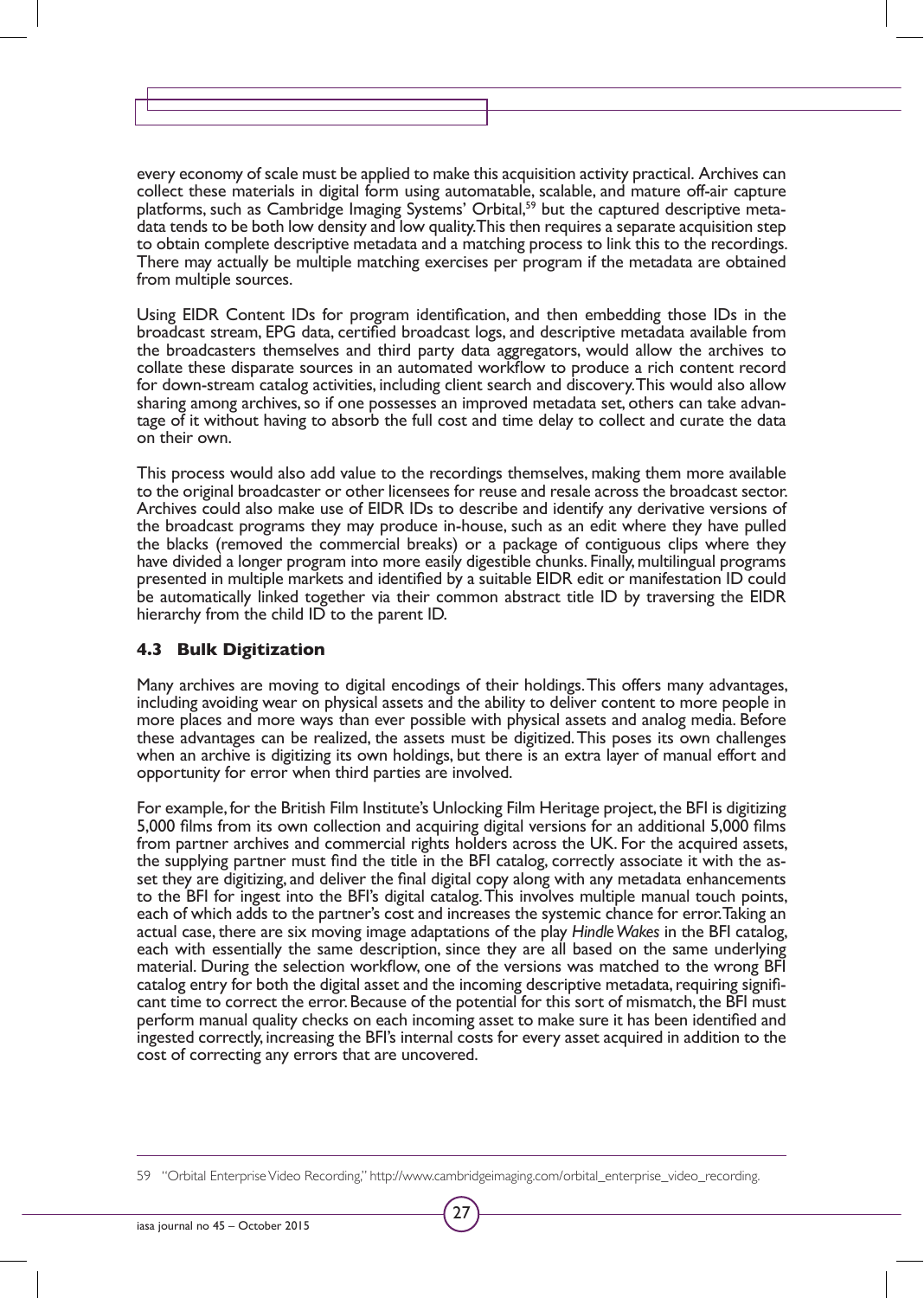If the programs and their associated metadata were identified with EIDR IDs, most of the manual touch-points could be removed from this process, making it faster, more accurate, and less costly for all parties involved.

In addition, there are cases where the BFI does not have a record for the incoming work. The current process calls for the supplying partner to provide descriptive metadata using a template. The BFI then manually extracts the necessary descriptive metadata to create their catalog record. If the work came in with an EIDR ID, the BFI could take advantage of the alternate IDs associated with many of the EIDR records to automate the acquisition of descriptive metadata from third parties such as IMDb but also including Netflix, Flixster/Rotten Tomatoes, and Internet Video Archive. Internal IDs unique to a work's producer or distributors stored as EIDR alternate identifiers, such as those from 20th Century Fox, ITV, Sony Pictures, or Warner Bros., can be used to obtain descriptive metadata directly from the work's creator.

## **4.4 Intellectual Property Rights**

The EIDR Registry does not store intellectual property rights information or make any assertions regarding rights or ownership. Its sole focus is accurate identification, with support for discovery and de-duplication as necessary companions to achieve that aim. Any system in which rights holders can assert their rights in different works and then provide a mechanism where those rights assertions can be aligned with materials held by archives must first begin with reliable identification, de-duplication, and discovery. Rights certainly depend on factors external to the work itself, e.g., media or distribution channel, territory, and dates, but also on the particular version of a work, covering different music, voice talent for dubbing, edits that add or remove footage controlled by third parties, and so on. The EIDR hierarchy covers all of these internal aspects, allowing the external legal and commercial rights to be connected to exactly the right version of the work.

The Copyright Hub is a UK-based initiative to create the technological infrastructure to support just such a rights tracking system.<sup>60</sup> Identification via curated EIDR IDs is critical to the pilots currently under development, since this will allow the creation of the machine workflows necessary for the process to scale. The assurances of EIDR-based identification build confidence in the process and facilitate negotiation of the delicate rights relationships between archives and their donors. The archives do not want to risk jeopardizing their donor relationships with rights holders by exploiting their content inappropriately. At the same time, archives want to be able to explore innovative content exploitation initiatives without having to allocate manual labor necessary to identify and enforce these rights for every asset held by the archive.

Similar problems exist with orphan works and the diligent search initiatives that are being developed to allow interested parties to legally and safely exploit them, including OHIM and FORWARD in Europe<sup>61</sup>,<sup>62</sup> and OWLS in the UK.<sup>63</sup> Such schemes encourage the use of permanent, external, unique identifiers, such as EIDR IDs. The effort necessary on the part of an archive to achieve diligent search certification can be amortized across multiple services if the archive submissions and the corresponding entries in the orphan works databases are identified by an EIDR Content ID. In addition, the alternate IDs in EIDR can provide other sources to search.

Finally, the machine automation facilitated by EIDR IDs would also make it easier for the or-<br>phan work services to correlate their data with third parties, such as retransmission rights col-<br>lectives, to better identify t that particular works are, in fact, orphans).

61 "Orphan Works Database," https://oami.europa.eu/ohimportal/en/web/observatory/orphan-works-database.

<sup>60</sup> "Welcome to the Copyright Hub," http://www.copyrighthub.co.uk.

<sup>62</sup> "Framework for a EU-wide Audiovisual Orphan Works Registry," http://project-forward.eu.

<sup>63</sup> "Copyright: UK orphan works licensing scheme," https://www.gov.uk/government/consultations/copyright-ukorphan-works-licensing-scheme.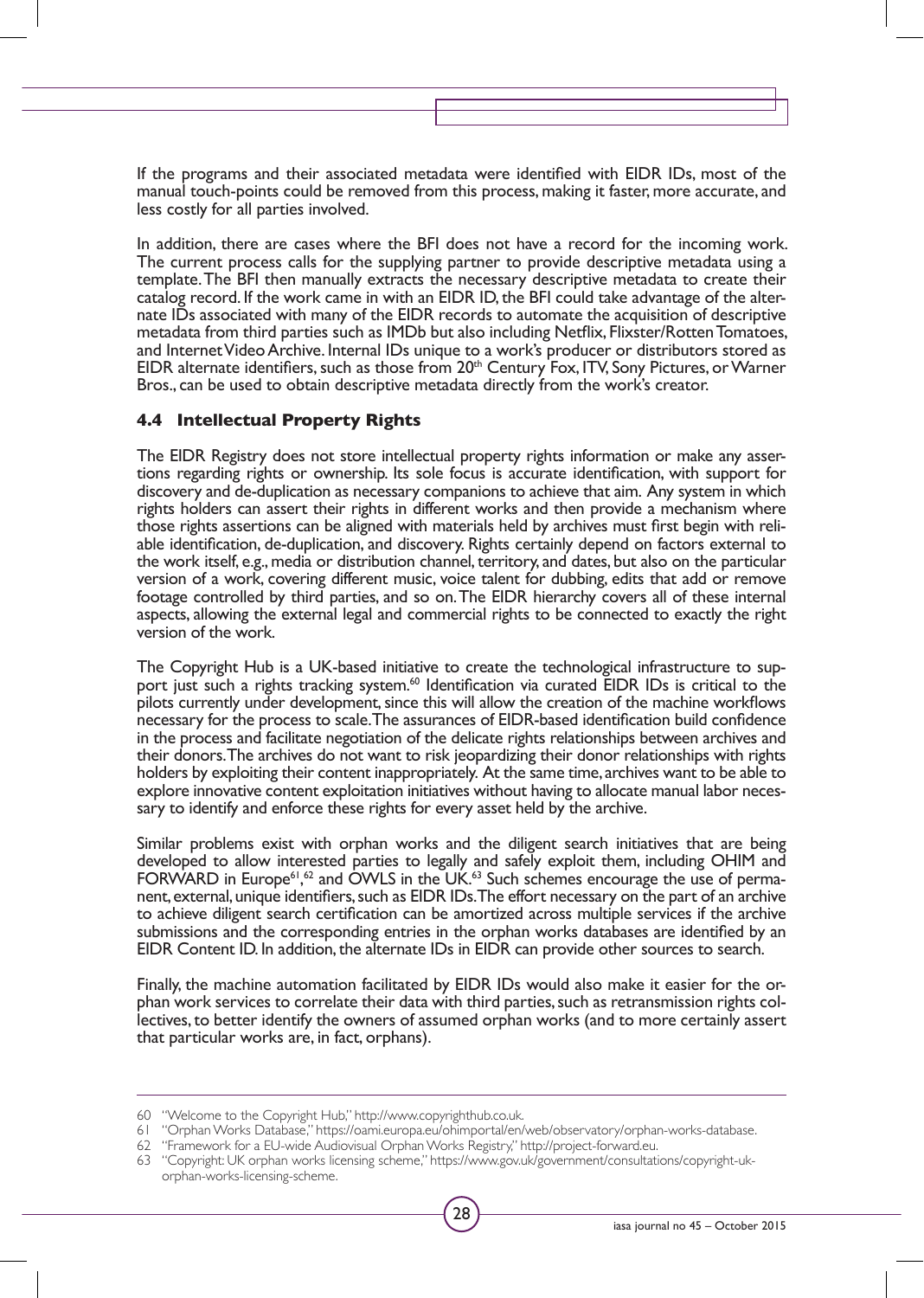#### **5. Summary**

A few moments spent with a blank whiteboard will lead to the identification of many more use cases where a curated identifier (globally unique, permanent, and universally accessible) can help reduce costs, increase accuracy, facilitate new services, and make an archive's collections even more accessible and valuable to their service communities. The value of curated identification grows significantly with each additional party participating in the ID ecosystem, with each additional database and workflow that carries the IDs, and with each additional asset so identified. Individual archives can also take advantage of the network effect originally described by Metcalfe's Law, where the value of a network, and therefore the value apportioned to each participant, is far greater than the sum of its individual parts. To achieve these goals, a curated identification system must have a global reach and accurately and unambiguously identify the various types of works held by audiovisual archives, from the abstract title level through their derived edits down to their specific representations with clips, composites, and compilations alongside. The Entertainment Identifier Registry Association provides just such an identifier in the form of its EIDR Content ID, based on the ISO-standard DOI system.

#### **6. Bibliography**

- Agranoff, David, Walter Michel, and Todd Wakai, "Streamlined Content Metadata Integration and Management Using Entertainment ID Registry (EIDR)." Accessed November 27, 2014. http://www.eidr.org/documents/Expo2012\_Technical-PaperEIDR.pdf.
- Briscoe, Bob, Andrew Odlyzko, and Benjamin Tilly, "Metcalfe's Law is Wrong." Accessed November 9, 2014. http://spectrum.ieee.org/computing/networks/metcalfes-law-iswrong.
- British Film Institute, "Advanced search." Accessed November 16, 2014. http://collectionssearch.bfi.org.uk/web/search/advanced.
- Business Dictionary, "Metcalfe's Law." Accessed November 9, 2014. http://www.businessdictionary.com/definition/Metcalfe-s-Law.html.
- Cambridge Imaging Systems, "Orbital Enterprise Video Recording." Accessed November 24, 2014. http://www.cambridgeimaging.com/orbital\_enterprise\_video\_recording.
- Copyright Hub, "Welcome to the Copyright Hub." Accessed November 24, 2014. http://www. copyrighthub.co.uk.
- Drewry, Raymond and Don Dulchinos, "Transforming Entertainment Through Technology," M&E Journal (Winter 2013-14): 81-86.
- Entertainment Identifier Registry Association, "EIDR System version 2.0 Registry User's Guide." Last modified August 13, 2013. http://eidr.org/documents/EIDR\_2.0\_Registry User Guide.pdf.
- Entertainment Identifier Registry Association, "Overview." Last modified July 2014. http://eidr. org/documents/2014-07-01-EIDR\_Overview.pdf.
- Entertainment Identifier Registry Association, "About EIDR." Accessed November 16, 2014. http://eidr.org/about-us.
- Entertainment Identifier Registry Association, "Members." Accessed November 27, 2014. http://eidr.org/membership.
- EU Observatory, "Orphan Works Database." Accessed November 24, 2014. https://oami.europa.eu/ohimportal/en/web/observatory/orphan-works-database.